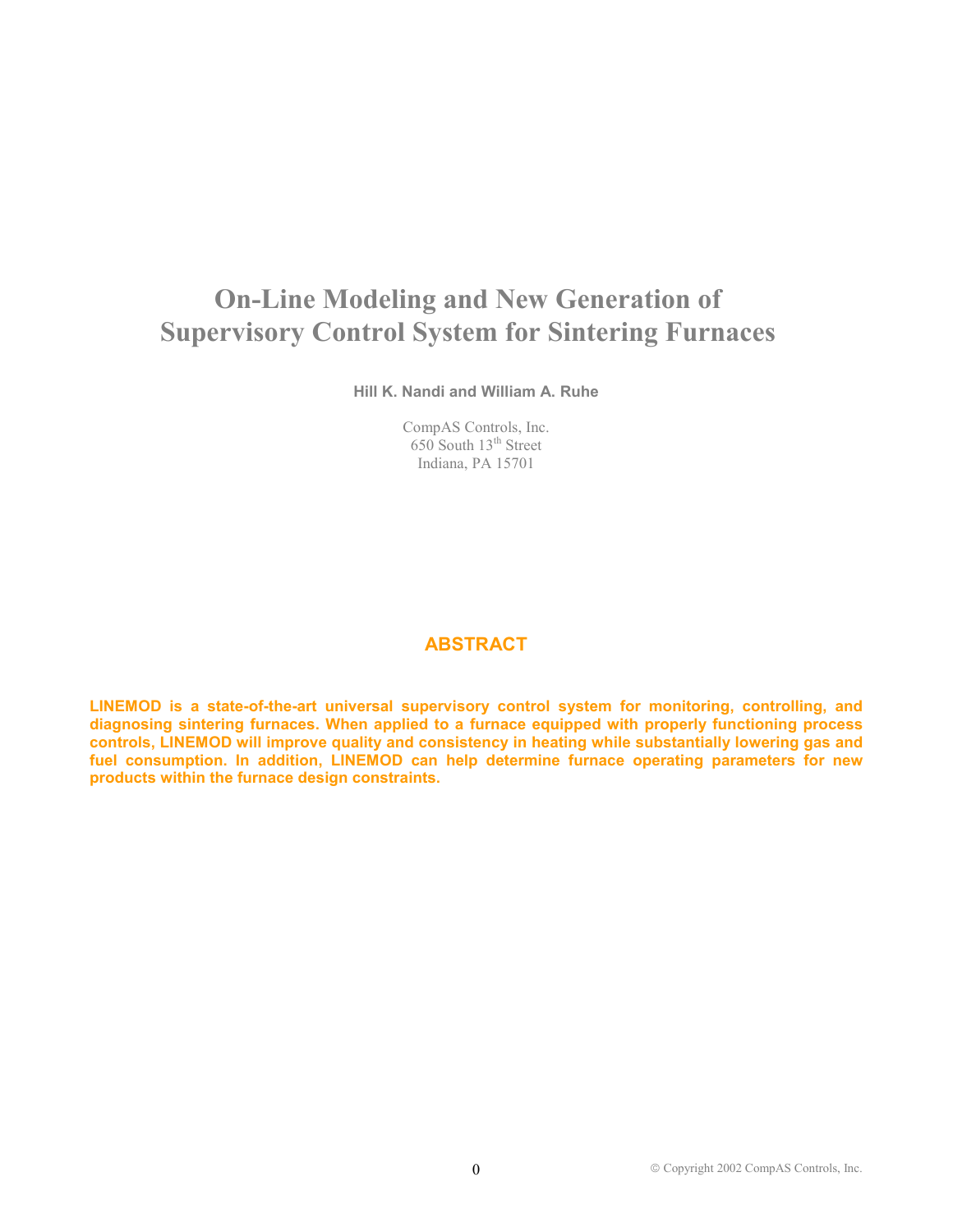## **INTRODUCTION**

P/M sintering is a complex process for heating pressed parts. It imparts into the parts certain properties that make them usable in automobiles and machines. Since these properties are direct functions of the heating environment existing in a sintering furnace, monitoring and controlling these parameters are important and essential. LINEMOD supervisory control system is capable of monitoring and controlling sintering furnace parameters. A "supervisory" system is one used to augment the physical controls on a furnace by performing functions that are otherwise performed by an operator, e.g., specifying set-points and recording process variables. Some of the furnace parameters that need to be controlled in sintering application are:

- Temperature
- Pressure
- Oxygen and dew-point
- Carbon

LINEMOD has two models, the off-line model and the on-line model. The Off-line model uses a furnace simulator for furnace inputs while the On-line model monitors an actual furnace. Both models have mathematical models and CAD descriptions of the parts that enable them to calculate the thermal conditions inside the parts being processed. The Off-line model enables the furnace designer or process designer to estimate process variables before the actual furnace and parts are available and to run what-if analyses. The On-line model does real-time tracking of parts being processed in an actual furnace and enables the operator to calculate optimum set-points in real time.

The unique feature of **LINEMOD** is its capability to generate **real-time** set-point parameters using optimization techniques. Moreover, it has the ability to adjust the parameters utilizing statistical process control and adaptive learning.

**LINEMOD** is a multi-tasking, multi-user software system capable of performing **Human Machine Interfacing (HMI), Charge Scheduling**, **Product Tracking**, **Communication**, **Mathematical Modeling**, **Setpoint Management**, **Adaptive Learning, Data Collection**, and, **Report Generation**. The underlying concepts for the above modules are explained in the following paragraphs.

## **CONTROL SOFTWARE ELEMENTS**

In order for a software system to control and monitor a furnace, it needs to be configured, interfaced to the level I systems (controllers) connected to the sensors, select parts to be heated, run necessary models, and track them as they move through the furnace. The system overview and the data communication path is shown in the following flow diagram.

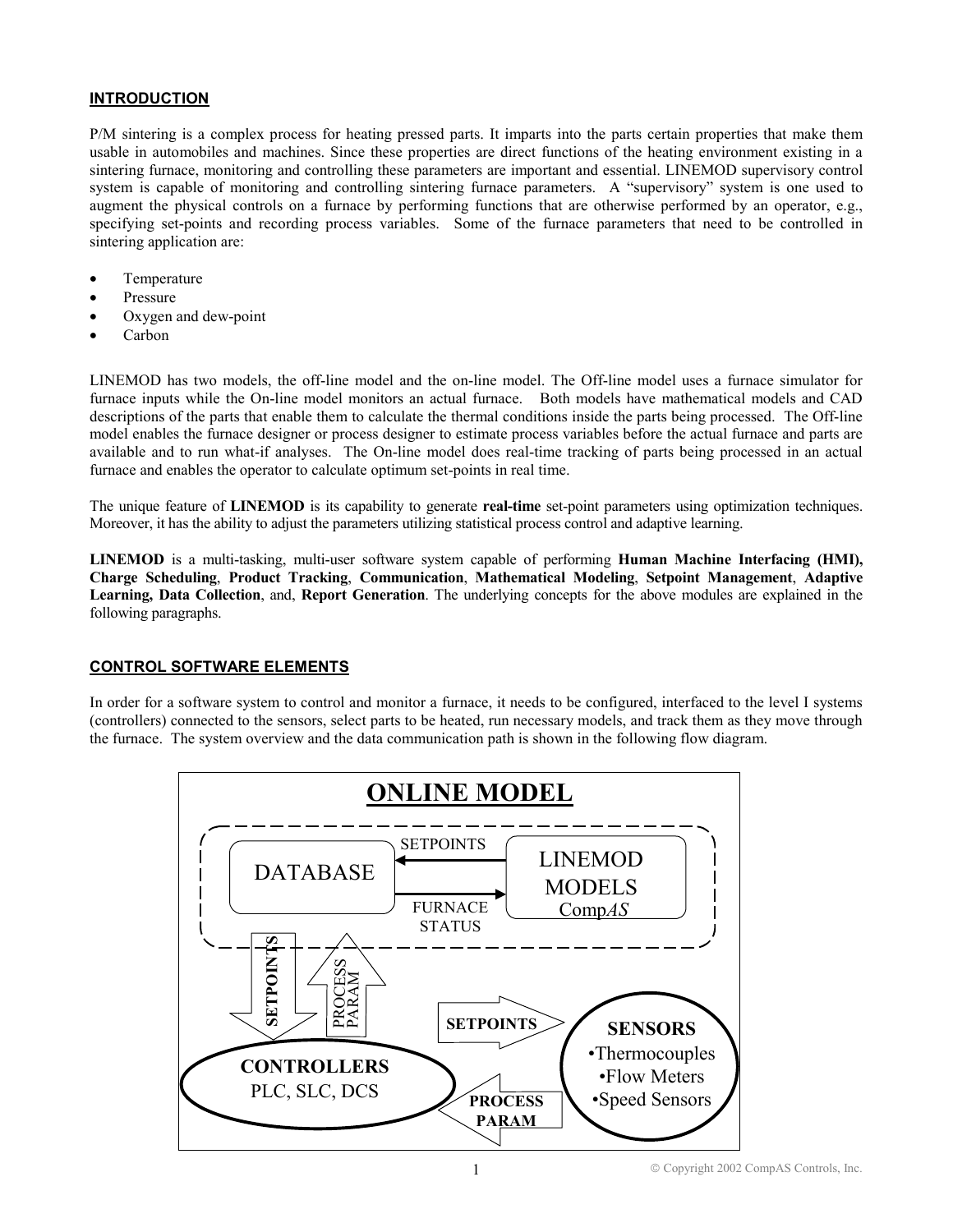Following are the major elements (subsystems) of the core software. These elements work together to facilitate the control and provide operational insight into the process.

#### **CHARGE SCHEDULING**

In order for the control system to control the furnace parameters, it needs to know certain data for the parts moving through the furnace. These data includes the part dimensions, time at temperature, initial density, material properties of the powder, etc. This data is provided through the Charge Scheduling HMI (Human Machine Interface) which allows the furnace operator to identify to the control system the properties of the parts to be charged and the processing requirements of the parts to be charged. This data may also be received from a separate scheduling computer or the furnace operator's Level-3 computer systems (scheduling or management system). The data is then available for editing through the Charge Scheduling HMI. This element of control is implemented via the Graphical User Interface (GUI).

## **PRODUCT TRACKING**

Furthermore, in order for the control system to control the furnace parameters, it needs to know the location of the parts in the furnace. Thus, the primary function of product tracking is to maintain a map that indicates the physical locations and identification of all the parts inside the furnace.

With the arrival of parts inside the furnace, the information associated with the parts is transferred from the scheduling subsystem to the tracking sub-system. In a continuous furnace with the movement of the belt, tracking will update the position of each part by the amount of distance moved. This information is fed to the math model for updating the part temperature, carbon content, densities, etc.

The furnace tracking system also knows when the part reaches the end of each zone and the discharge position. During part discharge, the furnace tracking system removes the part from the tracking map and the historical records are compiled for the parts for production reporting.

#### **COMMUNICATIONS**

To control the furnace parameters and to receive feedback on the operation of the process, the control system needs to communicate with the furnace sensors and controllers. These controllers may be Single Loop Controller (SLC), Programmable Logic Controller (PLC), and Distributed Control Systems (DCS). Based on the feedback, the control parameters are modified to achieve the processing requirements of the parts.

This communication is implemented based on the furnace control devices' communication abilities. Currently, interfaces have been implemented using serial communication protocols and also using Level-1 Control equipment suppliers interface software.

More interfaces will be developed as interface requirements to new Level-1 Control equipment arises.

## **SIMULATOR**

The purpose of the simulator is to provide insight into the process or generate furnace setup parameters without being connected to a furnace. That is, the simulator is a virtual furnace, as designed by operations personnel or engineers, with responses typical of a furnace with full communications capabilities. The simulation includes heating response, cooling response and atmosphere response.

The simulator may be applied for operational or engineering purposes. Applications for this technology may be applied in the following cases:

- Generation of furnace setup parameters for furnaces equipped with controls that do not have communications ability
- testing of multiple furnace designs to achieve processing requirements for specific parts
- "what-if" analysis on new parts or furnace designs

When running the control system off-line, the simulator receives the setpoints from the control system. It then simulates the process, furnace, and response to the setpoints and returns the process feedback to the control system. It is totally transparent to the control system to where the setpoints are going and from where the feedback is being provided and the control system as if a real furnace is attached to the control system.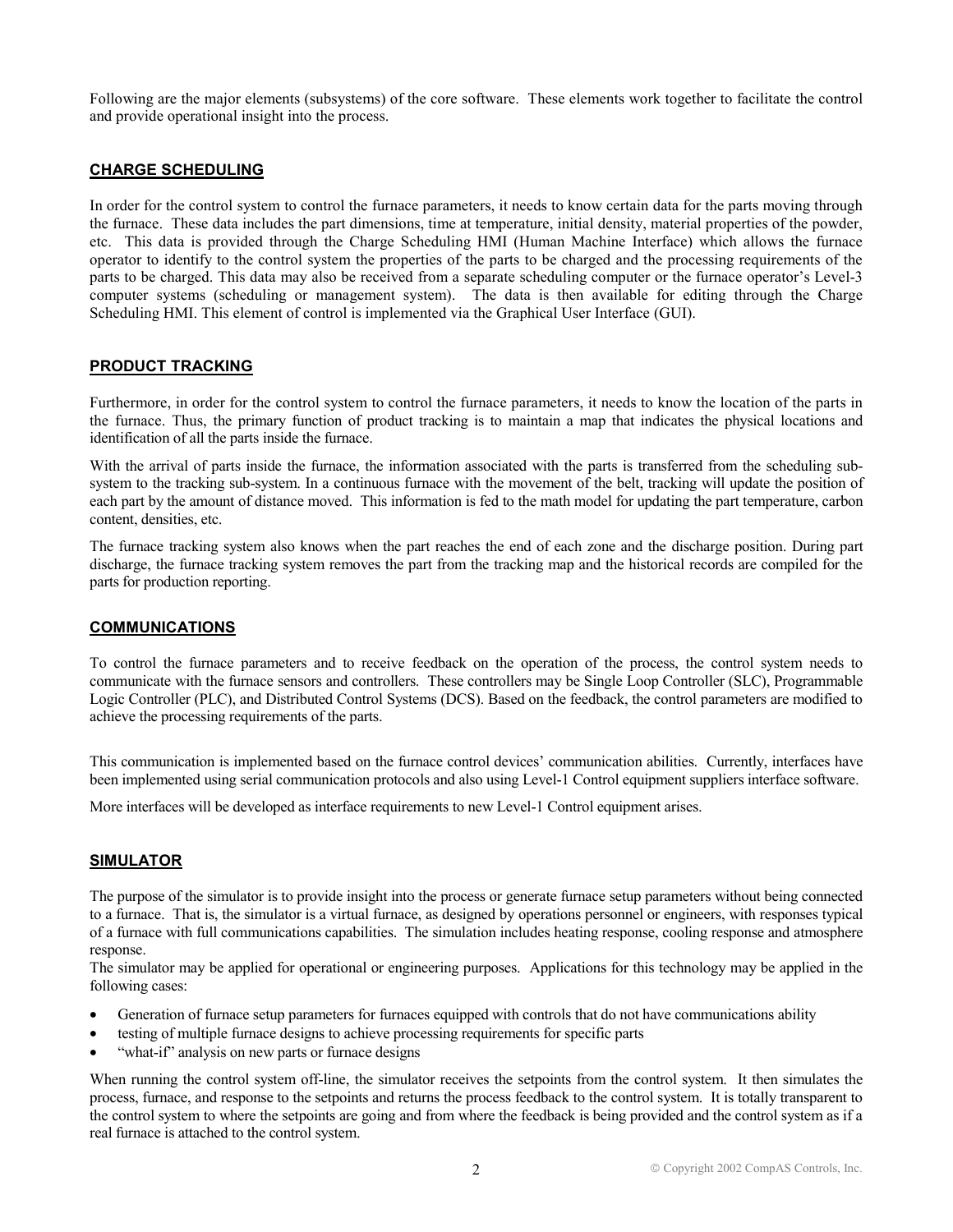## **MATHEMATICAL MODELING**

The mathematical model is the primary component of the LINEMOD system. It is required to perform the following tasks:

- Set point generation and management
- Heat Transfer and diffusion calculations
- Energy calculation and heat balance

Math models consist of several techniques and equations that enable the system to predict the transformation taking place inside the part. Some of the techniques that are used in the LINEMOD math models are linear/non-linear interpolation, Linear Programming, Finite Element method, etc.

In order to monitor or predict the changing parameters inside the part, the system has to generate a boundary condition profile inside the furnace and run finite element models to calculate the part parameters.

**Profile Generation:** The process of generating a continuous boundary condition is termed as profile generation. In this process the system reads the actual data points from the sensors located at various locations along the furnace length. Then these points are fitted with a curve from one end of the furnace to the other. Providing sufficient sensors to measure real data will guarantee an accurate profile. A typical temperature profile is shown below:

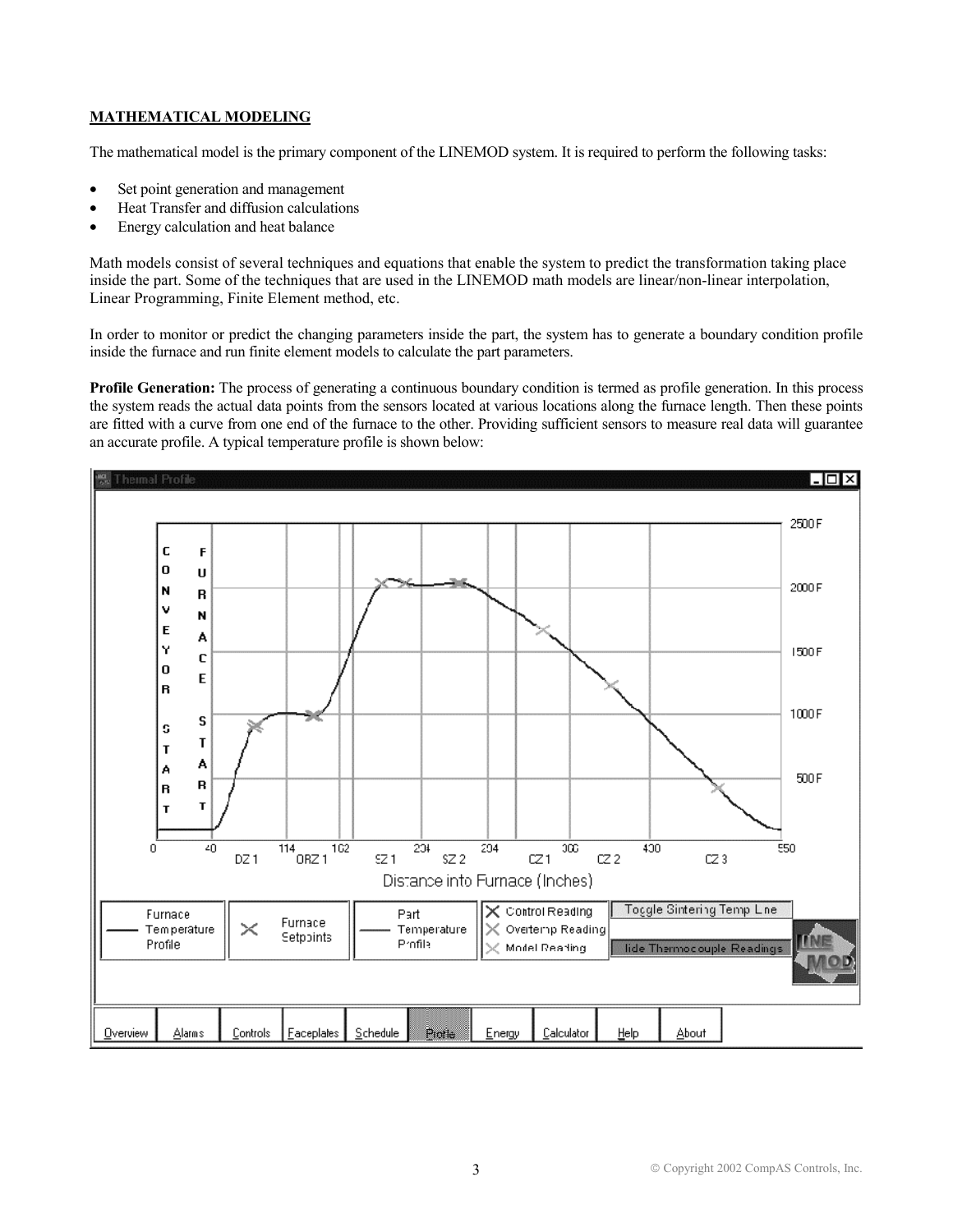**Governing Equation:** The continuum problems that are solved by the LINEMOD math model for Heat Transfer and Diffusion calculations are usually formulated in terms of governing partial differential equations. For heat transfer, mass diffusion and fluid flow problems, which arise in the analysis of conduction, diffusion, and convection processes; can be represented by a general transport equation as shown below:

$$
\gamma \frac{\partial \phi}{\partial \vartheta} + \beta \nabla \bullet (\nu \phi) - \nabla \bullet (\Gamma \nabla \phi) - \dot{s} = 0
$$

where:

 $\phi$ : is the unknown parameter

 $\vartheta$  : is the time  $\gamma$ ,  $\beta$ ,  $\Gamma$  : are known specific properties v : is the velocity vector

• *s* : is a volumetric source rate

**Boundary Conditions:** In addition to the governing differential equations, the appropriate boundary condition must be specified to complete the formulation of the problem. The three types of boundary conditions that are used in the models are:

 $\phi = \phi_p$  is the boundary condition of first kind

 $-\Gamma \nabla \phi \bullet n = q_p''$  is the boundary condition of second kind, where  $q_p''$  is the normal component of flux

 $-\Gamma \nabla \phi \bullet n = h(\phi - \phi)$  is the boundary condition of third kind, where *h* is the convection coefficient.

**Initial Condition:** The problem needs to be provided with an appropriate initial condition. The form of the initial condition should be

 $\phi = \phi_0$ 

**Data Property:** The property data that are used in the above equations are a function of temperature that are pre-determined and stored into a data-base.

**Finite Element Method:** The numerical scheme used to solve the above differential equation is the Finite Element Method. In this approach, either the variational principles or, preferably the Galerkin method is used to transform the continuum problem to a set of algebraic equations.

#### **SET-POINT DETERMINATION & MANAGEMENT**

The unique feature of **LINEMOD** is its capability to generate **real-time** set-point parameters using optimization techniques. Presently we are only determining the zone temperatures, but in the future we will also determine optimum gas flow. The model is capable of generating on-line heating strategy (determination of optimum set-points) during the heating cycle thereby achieving lower fuel and gas consumption and higher throughput. The cooling zone temperature and the fan speed can also be determined in a similar manner.

In conventional practice, the basic control philosophy is to specify the set-point parameters of each heating zone according to a prescribed heating pattern. In our on-line set-point management, this concept is abandoned, and the furnace parameters in zones are directly determined by real time computation using linear programming. When using this method there are a set of constraints and objective function. Examples of such constraints are shown below.

- The mean body temperature of the parts at strategic locations inside the furnace, should be higher than or equal to the estimated or target temperature of the parts at those locations.
- The  $(\Delta T)$  temperature difference between the coldest and hottest spot should be less than a certain estimated or target value.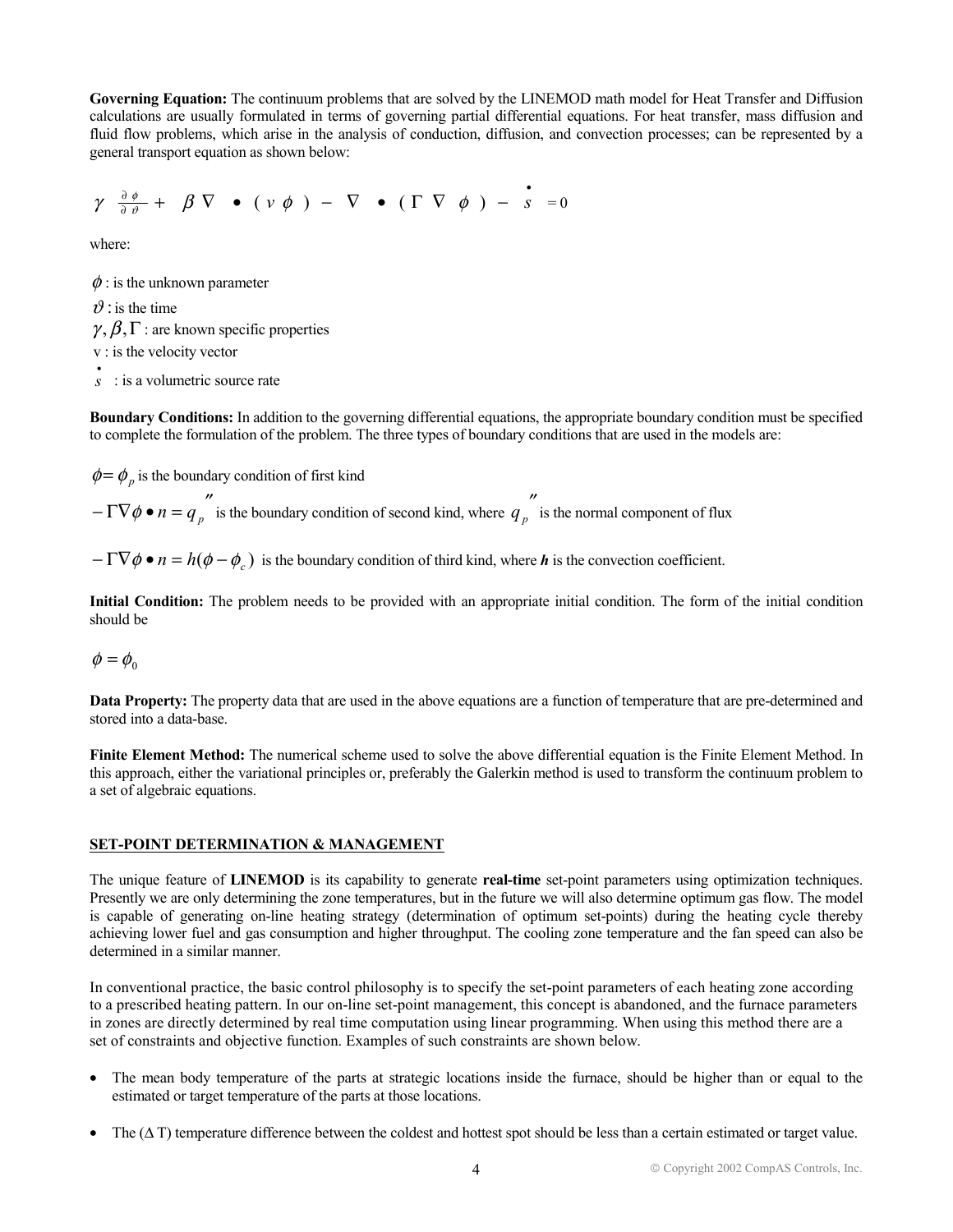- Each control zone operating temperature should be within a prescribed limit.
- Temperature difference between two adjacent zones should be within a prescribed limit.

The above constraints can be represented mathematically. In addition to the above constraints, an objective function can be formulated with the purpose of maximizing the efficiency. Thus the determination of the zone parameters is a linear programming problem where the control variables are the changes in the zone parameters. The solution is obtained easily in real-time.

#### **ADAPTIVE LEARNING**

To calculate the "optimal" set-point schedule for which good temperature of the parts are attained, an accurate prediction of zone temperature is required. In addition, it is necessary that the prediction is robust. Robustness refers to the accuracy of the prediction over a wide range of operating conditions. It is not sufficient that predictions be accurate for a repeatable sequence but there must be sufficient accuracy for deviations from this set condition. Robustness allows the calculation of an optimal schedule even though operating conditions may drift significantly. One way to address this competing issue is to adopt a model based adaptive control scheme. In this scheme we attempt to compare the actual measured value with the predicted values from the model. Errors between actual and measured are minimized by appropriately adjusting the parameters of the model.

## **DATA COLLECTION/REPORT GENERATION**

To analyze the operation of a furnace and indeed, operation of a business unit, data on the operation is required. Similarly, data is required for analysis of the parts being manufactured, their quality, and potential processing changes to be made to increase part quality and reduce operational costs.

This element of the control system marshals the production data and the part data from the product tracking subsystem, the mathematical modeling subsystem, and the communications subsystem. It then generates production reports and part reports.

The typical production reports include the following data (as available from the process) on a shift or other user definable time basis:

- Part production rate
- Number of parts produced
- Weight production rate
- Combustion fuel usage
- Atmosphere usage
- Electricity usage
- Utility usage per unit weight of parts
- Etc.

The typical part/charge reports includes the following data (as available from the process) on a part/charge basis:

- Part temperatures and aims at zone boundaries/fixed locations in the furnace
- Part furnace profile temperature at zone boundaries/fixed locations in the furnace
- Density at zone boundaries/fixed locations in the furnace
- Carbon Content at zone boundaries/fixed locations in the furnace
- Part furnace atmosphere profile at zone boundaries/fixed locations in the furnace
- Heating time
- Cooling time
- Etc.

## **USER INTERFACE**

The user interface provides the window into the process. As mentioned in the Charge Scheduling subsystem discussion, the user interface provides the operator the ability to schedule the parts to be processed through the furnace. The user interface also allows the user to configure the part powder properties and part geometry which need to be input into the system: